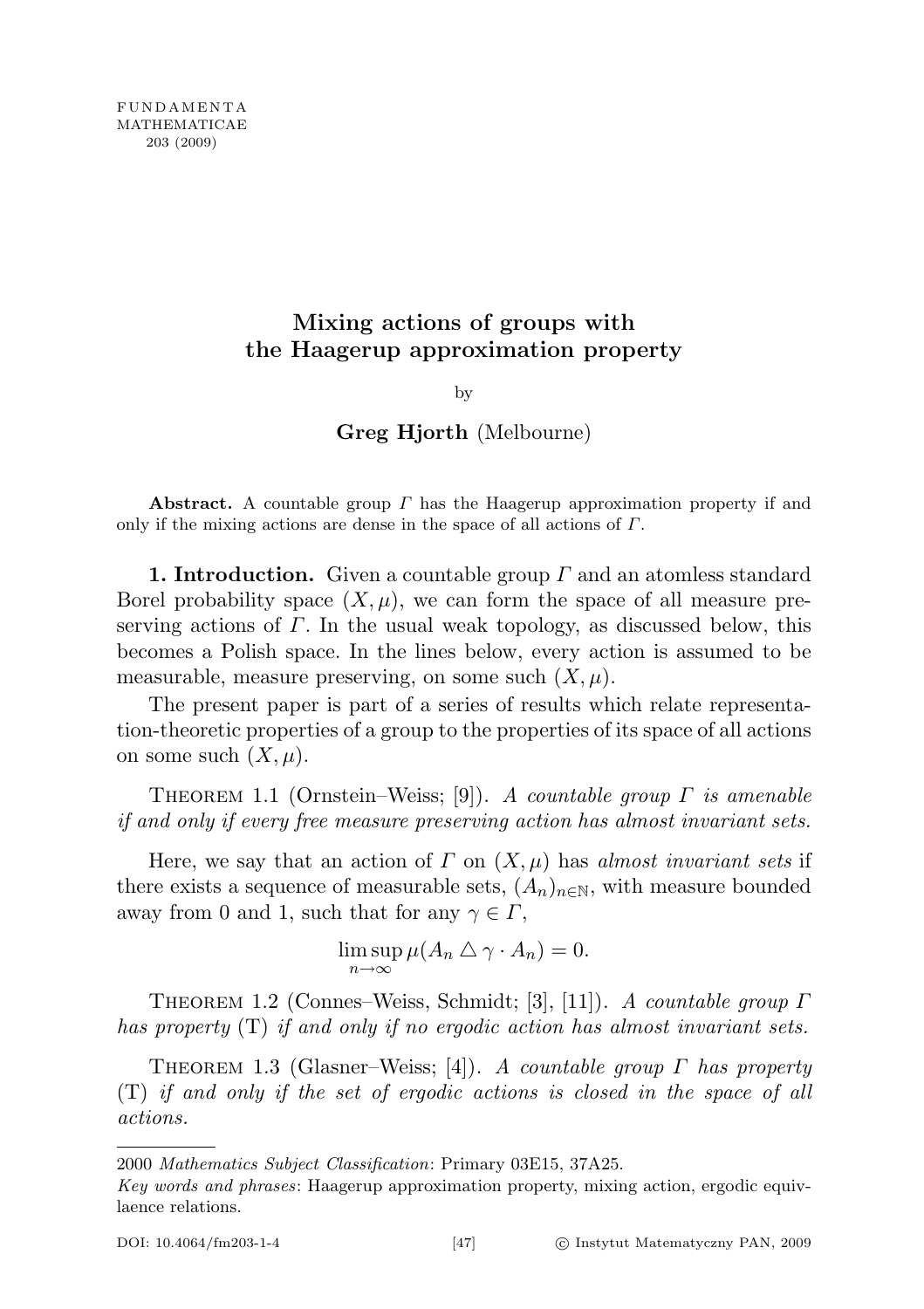In answer to a question of Bergelson and Rosenblatt:

THEOREM 1.4 (Kerr–Pichot; [8]). A countable group  $\Gamma$  does not have property  $(T)$  if and only if the weak mixing actions on  $(X, \mu)$  are a dense  $G_{\delta}$  in the space of all actions.

In the present paper we answer a question due to Alexander Kechris [7] by showing:

THEOREM 1.5. If a countable group  $\Gamma$  has the Haagerup approximation property (HAP) then the mixing actions are dense in the space of all actions.

The converse direction was known and is a straightforward consequence of the definitions—see for instance [7, 12.7]. Thus we have

COROLLARY 1.6. A countable group  $\Gamma$  has the Haagerup approximation property if and only if the mixing actions are dense in the space of all actions.

2. Representation-theoretic notions. For the reader's convenience we recall the relevant notions arising from the theory of unitary representations.

DEFINITION. For H a Hilbert space, we let  $U(H)$  be the unitary operators. Given a unitary representation

$$
\pi: \Gamma \to U(H), \quad \gamma \mapsto \pi_{\gamma},
$$

of a countable group  $\Gamma$ , we say that  $\pi$  has *almost invariant vectors* if for all  $\varepsilon > 0$  and  $F \subset \Gamma$  finite there exists  $v \in H$  with  $||v|| = 1$ , and for all  $\gamma \in F$ ,

$$
\|\pi_\gamma(v)-v\|<\varepsilon.
$$

We say that the representation is *mixing* if for all  $u, v \in H$ ,

$$
\limsup_{\gamma \to \infty} \langle \pi_{\gamma}(v), u \rangle = 0.
$$

In other words, for all  $\varepsilon > 0$  there exists a finite set  $F \subset \Gamma$  such that for all  $\gamma \in \Gamma \setminus F$ ,

$$
|\langle \pi_{\gamma}(v), u \rangle| < \varepsilon.
$$

DEFINITION. Given a countable group  $\Gamma$ , we define the *left regular repre*sentation of  $\Gamma$  by

 $\lambda: \Gamma \to \ell^2(\Gamma), \quad \gamma \mapsto \lambda_\gamma,$ 

where

$$
(\lambda_{\gamma}(f))(x) = f(\gamma^{-1}x).
$$

With these concepts, we can define the classes of groups from the introduction. Note that the definition we give for amenability is equivalent to the more traditional definitions; there are manifold different characterizations of amenability, most of which, including the one used here, are discussed in  $|10|$ .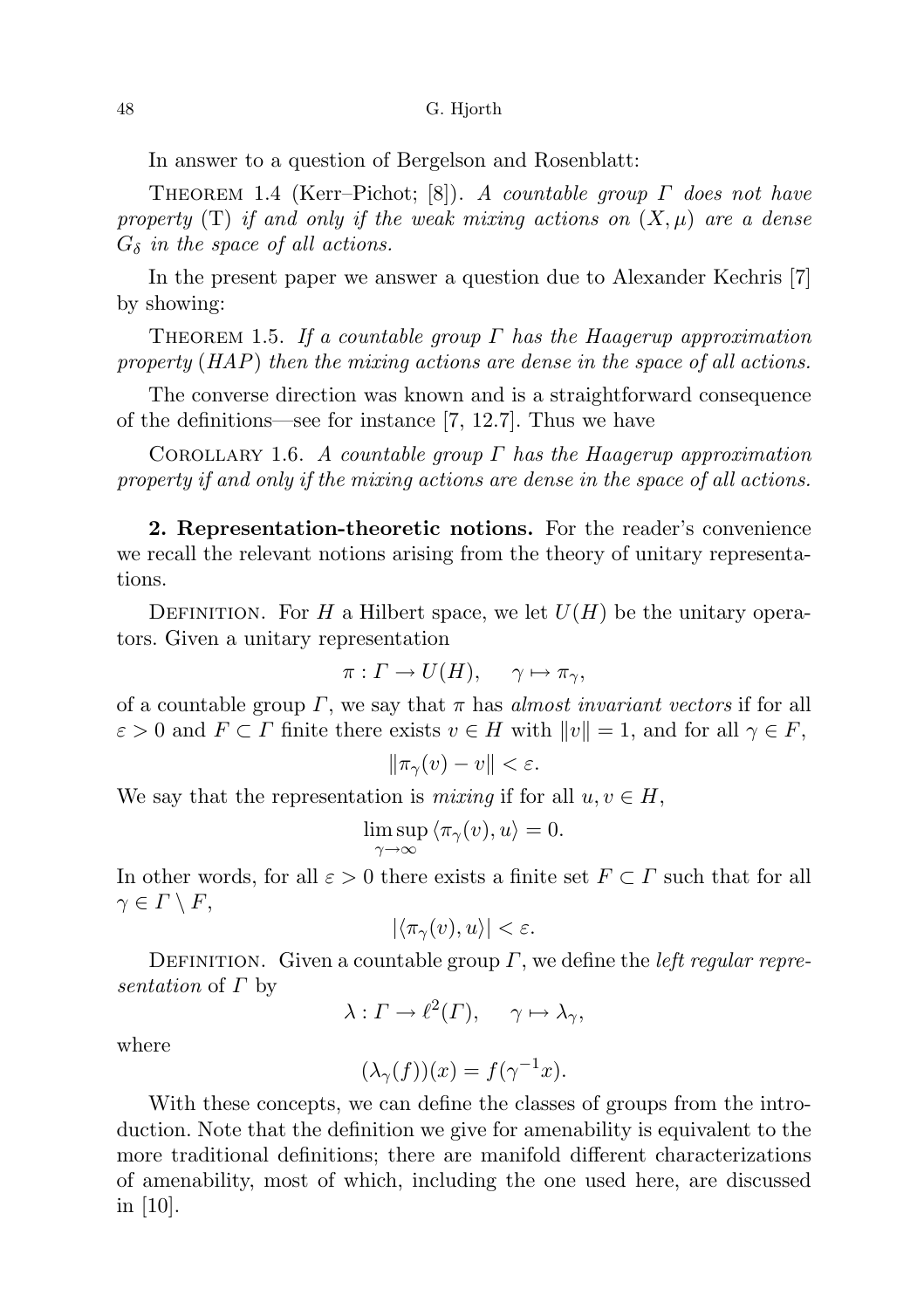DEFINITION. A countable group  $\Gamma$  is amenable if the left regular representation has almost invariant vectors. A countable group  $\Gamma$  has property (T) if whenever a unitary representation has almost invariant vectors, there is an invariant vector of norm one. A countable group has the Haagerup approximation property, HAP for short, if there exists a mixing action with almost invariant vectors.

EXAMPLES. (i) The group  $\mathbb Z$  is amenable, as is any abelian group. More generally, any solvable group is amenable. See [10].

(ii)  $\mathbb{F}_2$ , the free group on two generators, is *non-amenable*, but it does have the Haagerup approximation property. See the appendix of [6] for an entirely elementary proof of this fact first due to Haagerup.

(iii)  $SL_3(\mathbb{Z})$  has property (T). See for instance [5]. It is not amenable, since no countably infinite group can have an invariant unit vector in its left regular representation. Similarly, it does not have HAP, since mixing actions cannot have invariant unit vectors.

(iv) Under the natural semidirect product provided by linear action of  $SL_2(\mathbb{Z})$  on  $\mathbb{Z}^2$ , the group

$$
\varDelta = \mathrm{SL}_2(\mathbb{Z}) \ltimes \mathbb{Z}^2
$$

is non-amenable, since it has a subgroup isomorphic to  $\mathbb{F}_2$ . It does not have property  $(T)$ , since it has  $SL_2(\mathbb{Z})$  as a homomorphic image, and this group in turn has the free group on two generators as a finite index subgroup. On the other hand, as shown for example in [2], it does have a kind of relative property (T), which is sufficient to exclude the Haagerup approximation property.

## 3. Measure-theoretic notions. We follow the notation of [7].

NOTATION. For  $(X, \mu)$  a standard Borel space, we let  $Aut(X, \mu)$  be the collection of invertible measure preserving transformations. Given a countable group  $\Gamma$ ,  $A(\Gamma, X, \mu)$  denotes the collection of homomorphisms from  $\Gamma$ to Aut $(X, \mu)$ . Given such an automorphism

$$
a: \Gamma \to \text{Aut}(X, \mu)
$$

and a group element  $\gamma \in \Gamma$ , we denote by  $\gamma^a$  the invertible measure preserving transformation associated to  $\gamma$ . In the rare cases below that there can be no possible confusion regarding which action we have in mind, we will simply write  $\gamma$  instead of  $\gamma^a$ , and  $\gamma \cdot x$  instead of  $\gamma^a \cdot x$ .

NOTATION. The weak topology on  $Aut(X, \mu)$  is the topology with subbasic open sets of the form

$$
\{\pi \in \text{Aut}(X,\mu) : \mu(B \bigtriangleup \pi(A)) < \varepsilon\}
$$

for  $A, B \subset X$  measurable,  $\varepsilon > 0$ .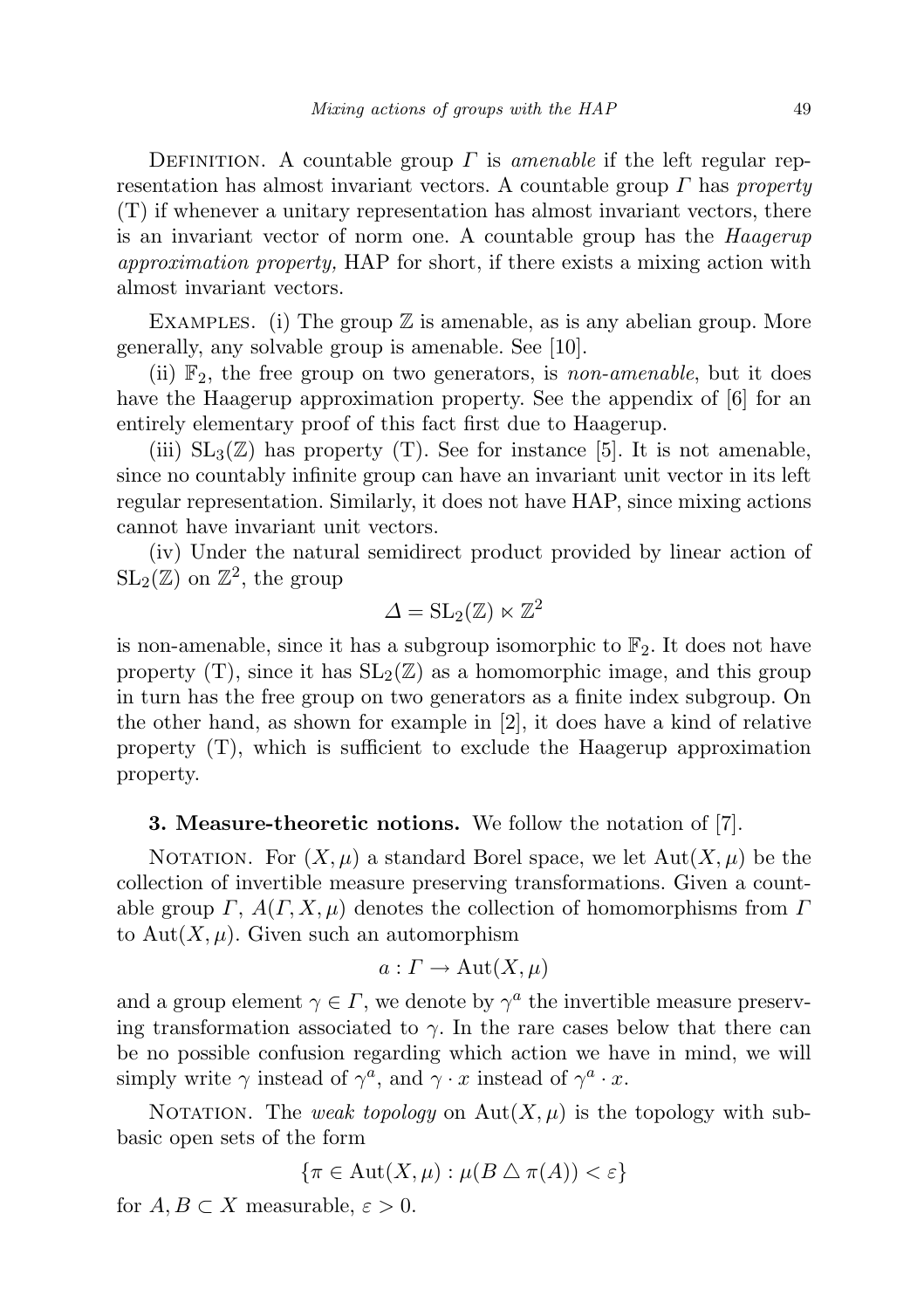50 G. Hjorth

Provided we identify measure preserving transformations which agree on a conull set,  $Aut(X, \mu)$  becomes a Polish space in the weak topology. Then  $A(\Gamma, X, \mu)$  becomes a closed subset of

$$
\prod_{\Gamma}\mathrm{Aut}(X,\mu),
$$

and is again Polish in its own right. These and other preliminary facts can be found at  $\S1$  and  $\S10$  of [7].

DEFINITION. Given a countable group  $\Gamma$  and an action  $a \in A(\Gamma, X, \mu)$ , we say that the action is *mixing* if for all measurable  $A, B \subset X$ ,

$$
\limsup_{\gamma \to \infty} |\mu(A \bigtriangleup \gamma^a \cdot B) - \mu(A)\mu(B)| = 0.
$$

We will need a non-trivial, but well known, consequence of the Haagerup approximation property.

DEFINITION. Let  $E$  and  $F$  be equivalence relations on standard Borel spaces X and Y. A homomorphism from E to F is a function  $\theta : X \to Y$ such that for all  $x_1, x_2 \in X$  with  $x_1Ex_2$  we have

$$
\theta(x_1)F\theta(x_2).
$$

DEFINITION.  $E_0$  is the equivalence relation of eventual agreement on infinite binary sequences: thus, for  $f, g \in \{0, 1\}^{\mathbb{N}} = \prod_{\mathbb{N}} \{0, 1\}$ , we set  $fE_0g$ if there exists some  $N \in \mathbb{N}$  such that

$$
(\forall n > N)(f(n) = g(n)).
$$

THEOREM 3.1 (Jolissaint, see for instance [7, 11.1]). A countable group  $\Gamma$ has the Haagerup approximation property if and only if it has a free, measure preserving, mixing action on a standard Borel probability space which is not  $E_0$ -ergodic.

COROLLARY 3.2. If  $\Gamma$  has the Haagerup approximation property, then for any finite  $F \subset \Gamma$  we can find a standard Borel probability space,  $(Y, \nu)$ , which, for any  $\delta > 0$ , has a partition

$$
Y = \bigcup_{i \leq N} A_i,
$$

and an action of  $\Gamma$  on  $Y$  such that:

- (i) the action is measure preserving and mixing;
- (ii) for each  $\gamma \in F$  and  $i \leq N$ ,

$$
\nu(A_i \bigtriangleup \gamma \cdot A_i) < \delta;
$$

(iii) each  $A_i$  has measure  $1/N$ .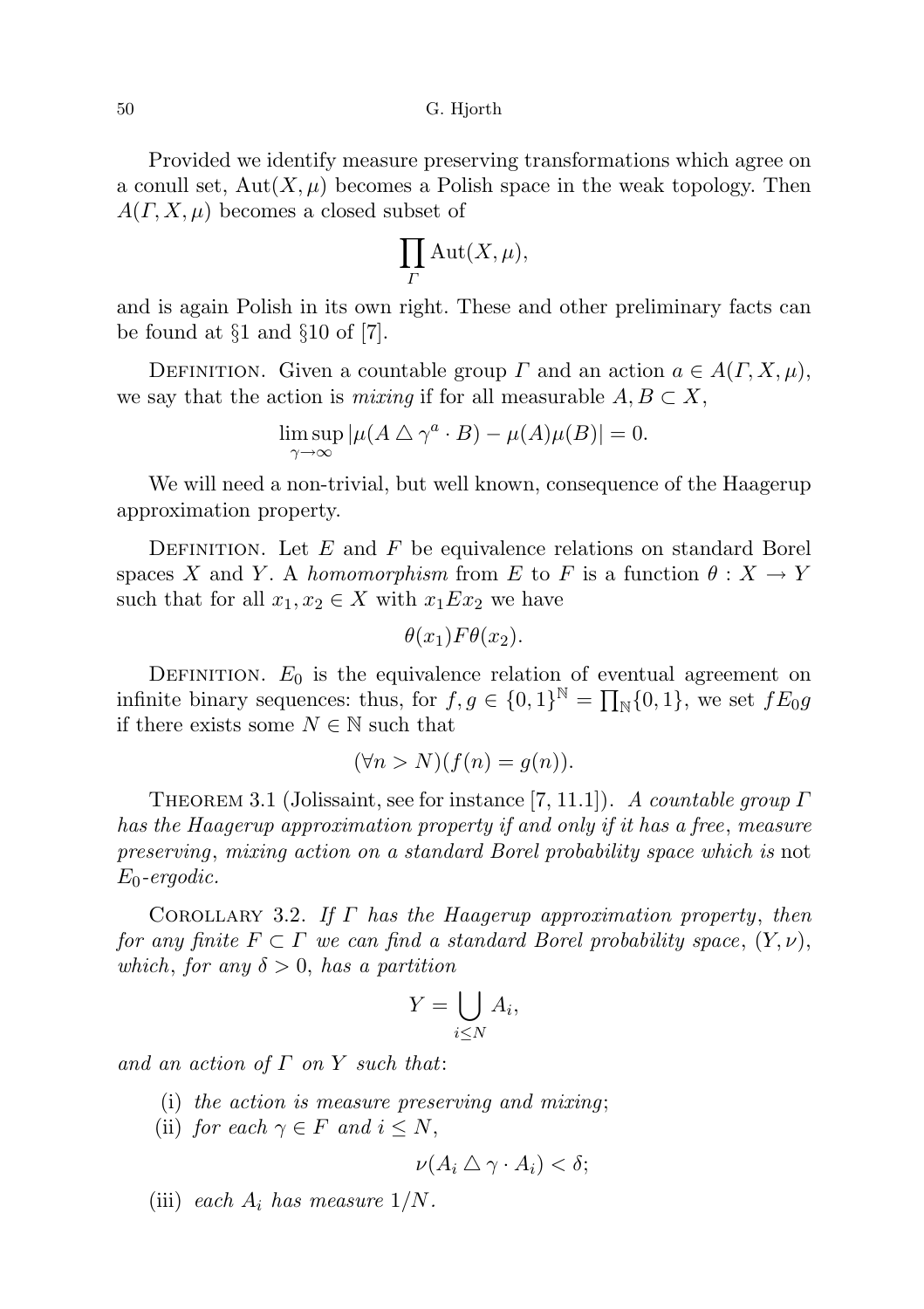*Proof.* Take as our  $(Y, \nu)$  the witness that  $\Gamma$  has a mixing, measure preserving action which is not  $E_0$ -ergodic. Let  $\theta: Y \to 2^{\mathbb{N}}$  be the function witnessing failure of  $E_0$ -ergodicity.

First we choose some large M such that for all  $\gamma \in F$ ,

$$
\nu({y \in Y : (\exists n \ge M)(\theta(y)(n) \ne \theta(\gamma \cdot y)(n))}) < \delta.
$$

Then we define

$$
\varrho: Y \to 2^{\mathbb{N}}
$$
 by  $\varrho(y)(n) = \theta(y)(M+n)$ .

Rephrasing our assumption on M we see that for each  $\gamma \in F$ ,

$$
\nu({y \in Y : \varrho(y) \neq \varrho(\gamma \cdot y)}) < \delta.
$$

The assumptions on  $\theta$  imply that the pullback of every point in  $2^{\mathbb{N}}$  under  $\theta$ is  $\nu$ -null, and hence the pullback of every point under  $\rho$  is  $\nu$ -null.

Define  $\mu = \varrho^*(\nu)$  on  $2^{\mathbb{N}}$  by  $\mu(A) = \nu(\varrho^{-1}[A])$ . The previous remark implies that this measure is continuous—that is, no point has non-zero measure. Now if we partition  $2^{\mathbb{N}}$  into sets  $B_1, \ldots, B_N$ , each of  $\mu$ -measure  $1/N$ , then we can finish with  $A_i = \theta^{-1}[B_i].$ 

There is one further piece of notation which we will find convenient to use.

NOTATION. Given  $A \subset X \times Y$ , we let

$$
A_x = \{ y \in Y : (x, y) \in A \} \quad \text{for } x \in X,
$$
  

$$
A^y = \{ x \in X : (x, y) \in A \} \quad \text{for } y \in Y.
$$

**4. Proof.** In everything below,  $\Gamma$  is a countable group with the Haagerup approximation property. The next lemma, with its cutting and splicing along almost invariant sets, has obvious parallels with the arguments of [8].

LEMMA 4.1. Let  $(X, \mu)$  be an atomless standard Borel probability space. Let  $a \in A(\Gamma, X, \mu)$ ,  $B_1, \ldots, B_n$  be measurable subsets of  $X, F \subset \Gamma$  finite, and  $\varepsilon > 0$ . Then there exists an atomless standard Borel probability space  $(\widehat{X}, \widehat{\mu})$  and  $b \in A(\Gamma, \widehat{X}, \widehat{\mu})$  and measurable subsets  $\widehat{B}_1, \ldots, \widehat{B}_n$  such that:<br>(a) for any  $S \subset \{1, \ldots, n\}$ ,

(a) for any 
$$
S \subset \{1, ..., n\}
$$
,  
\n
$$
\widehat{\mu}\Big(\bigcap_{i \in S} \Big(\widehat{B}_i \setminus \bigcap_{i \notin S} \widehat{B}_i\Big)\Big) = \mu\Big(\bigcap_{i \in S} \Big(B_i \setminus \bigcap_{i \notin S} B_i\Big)\Big);
$$
\n(b) for all  $m \le n$  and  $\gamma_1, ..., \gamma_m \in F$  and  $i_1, ..., i_m \le n$ ,  
\n
$$
|\mu(\gamma_1^a \cdot B_{i_1} \cap \cdots \cap \gamma_m^a \cdot B_{i_m}) - \widehat{\mu}(\gamma_1^b \cdot \widehat{B}_{i_1} \cap \cdots \cap \gamma_m^b \cdot \widehat{B}_{i_m})| < \varepsilon;
$$

(c) for all 
$$
\gamma \in \Gamma
$$
 and  $i, j \leq n$ ,  
\n
$$
|\widehat{\mu}(\widehat{B}_i \cap \gamma^b \cdot \widehat{B}_j) - \widehat{\mu}(\widehat{B}_i) \cdot \widehat{\mu}(\widehat{B}_j)| \leq |\mu(B_i \cap \gamma^a \cdot B_j) - \mu(B_i) \cdot \mu(B_j)|;
$$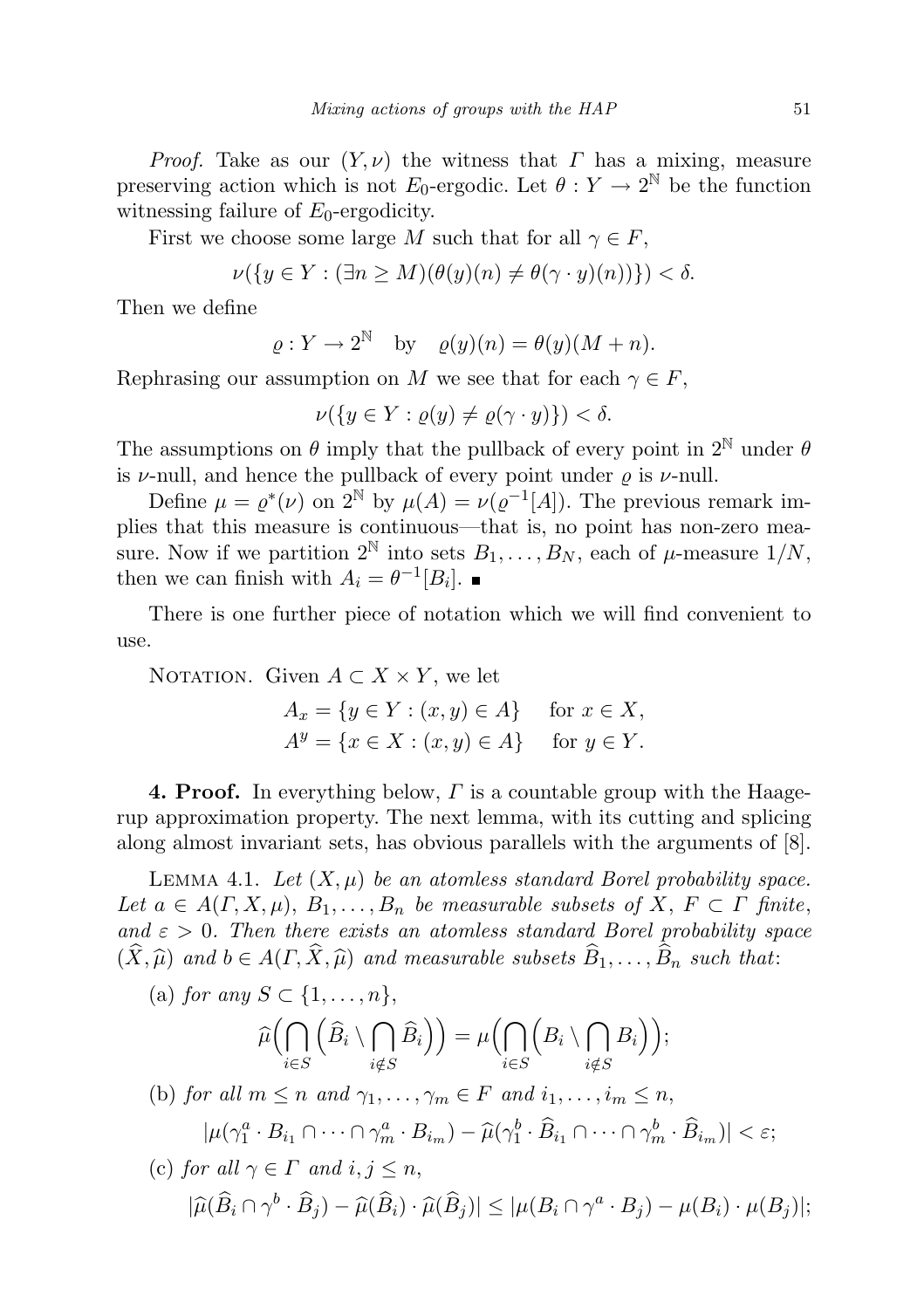(d) for all  $i, j \leq n$ ,

lim sup  $\max_{\gamma \to \infty} |\widehat{\mu}(\gamma^b \cdot \widehat{B}_i \cap \widehat{B}_j) - \widehat{\mu}(\widehat{B}_i) \widehat{\mu}(\widehat{B}_j)| < \varepsilon.$ 

*Proof.* To begin, let us fix some large  $N \in \mathbb{N}$ . (It will be clear after the later calculations that any sufficiently large N will work; in fact,  $N > 2/\varepsilon$ suffices.) We equip  $X^N$  with the diagonal action, c, where

$$
\gamma^c \cdot (x_1, \dots, x_N) = (\gamma^a \cdot x_1, \dots, \gamma^a \cdot x_N)
$$

and the product measure  $\mu^N$ . For each  $i \leq n$  we let

$$
\pi_i: X^N \to X, \quad (x_1, \ldots, x_N) \mapsto x_i.
$$

Now let  $\delta > 0$  be very small. (Again, it will be clear from the later calculations that any sufficiently large  $\delta$  will fill our needs; in fact,  $\delta < \varepsilon/N$ suffices.) Keeping in mind that  $\Gamma$  has HAP as at 3.2, let  $(Y, \nu)$  be a standard Borel probability space with a partition

$$
Y = \bigcup_{i \le N} A_i
$$

and an action  $d$  of  $\Gamma$  on  $Y$  such that:

(i) the action  $d$  is measure preserving and mixing;

(ii) for each  $\gamma \in F$  and  $i \leq n$ ,

$$
\nu(A_i \bigtriangleup \gamma^d \cdot A_i) < \delta;
$$

(iii) each  $\nu(A_i)$  equals  $1/N$ .

We let  $\widehat{X} = X^N \times Y$ , equipped with the product measure, which we now denote by  $\hat{\mu}$ , and the action

$$
\gamma^b \cdot (\vec{x}, y) = (\gamma^c \cdot \vec{x}, \gamma^d \cdot y).
$$

We then let  $\widehat{B}_j$  be the set of  $(\vec{x}, y) \in X^N \times Y$  such that for all  $i \leq N$ ,

$$
y \in A_i \Rightarrow \pi_i(\vec{x}) \in B_j.
$$

Property (a) from the lemma should be obvious from the construction. Property (b) follows by making  $\delta$  sufficiently small.

For each  $\gamma \in \Gamma$  we let

$$
C_{\gamma} = \{ y \in Y : (\forall i)(y \in A_i \Rightarrow \gamma^d \cdot y \notin A_i) \}.
$$

Since the action of d is mixing we deduce that, as  $\gamma \to \infty$ ,

$$
\nu(A_i \cap (\gamma^d)^{-1} \cdot (Y \setminus A_i)) \to \frac{N-1}{N^2},
$$

and hence

$$
\nu(C_{\gamma}) \to \frac{N(N-1)}{N^2} = \frac{N-1}{N}.
$$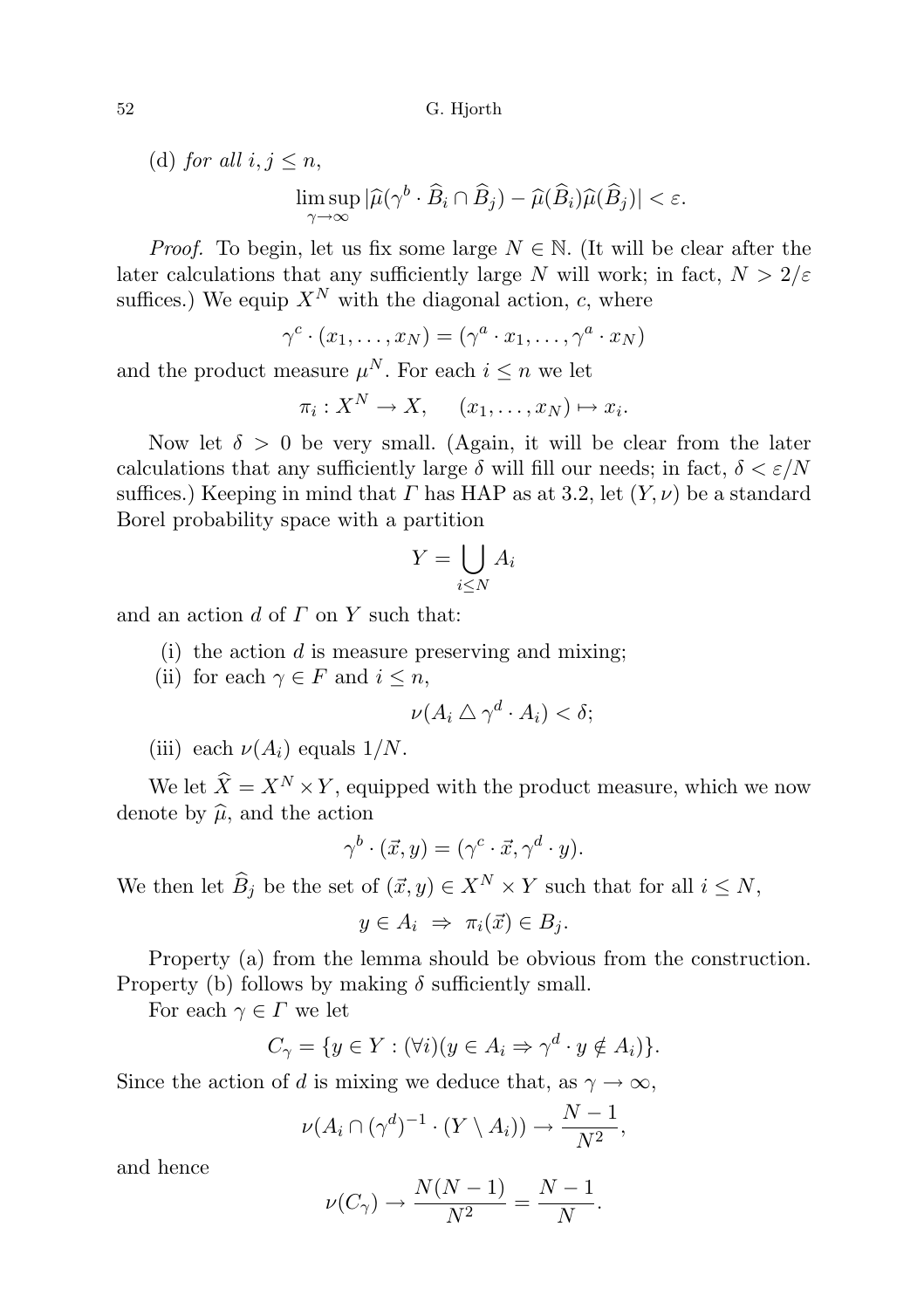CLAIM. For all  $\gamma$  outside a finite set, and for all  $j, l \leq n$ ,  $N-2$  $\frac{(-2)}{N} \mu(B_j) \cdot \mu(B_l) < \widehat{\mu}(\widehat{B}_j \cap \gamma^b \cdot \widehat{B}_l) < \frac{N-2}{N}$  $\frac{(-2)}{N} \mu(B_j) \cdot \mu(B_l) + \frac{2}{N}.$ 

*Proof of Claim.* Outside a finite set of  $\gamma$ 's we obtain  $\nu(C_{\gamma}) > (N-2)/N$ . Then for  $y \in C_{\gamma}$ ,  $y \in A_i$ ,  $\gamma^d \cdot y \in A_k$ ,  $z \in A_k$  we find firstly that  $i \neq k$  and then

$$
\mu^N((\widehat{B}_j)^z \cap (\gamma^b \cdot \widehat{B}_l)^{\gamma^d \cdot y}) = \mu^N((\widehat{B}_j)^z \cap (\gamma^c \cdot (\widehat{B}_l)^y))
$$
  
= 
$$
\mu(\pi_k^{-1}(B_j) \cap \pi_i^{-1}(\gamma^a \cdot B_l)) = \mu(B_j) \cdot \mu(B_l).
$$

And thus for  $z \in \gamma^d \cdot C_\gamma$  we have

$$
\mu^N((\widehat{B}_j)^z \cap (\gamma^b \cdot \widehat{B}_l)^z) = \mu(B_j) \cdot \mu(B_l).
$$

For z outside this set,

$$
0 \le \mu^N((\widehat{B}_j)^z \cap (\gamma^b \cdot \widehat{B}_l)^z) \le 1.
$$

Since we have  $\nu(C_\gamma) = \nu(\gamma^d \cdot C_\gamma) > (N-2)/N$  the claim follows by integrating z over Y.  $\blacksquare$ <sub>Claim</sub>

Thus for N with  $2/N < \varepsilon$  we obtain (d) from the statement of the lemma. Note then that for all  $i, l \leq n$  and  $\gamma \in \Gamma$  we have, as above,

$$
\widehat{\mu}(\widehat{B}_i \cap \gamma^b \cdot (\widehat{B}_l)) = \int_Y \mu^N((\widehat{B}_i)^z \cap (\gamma^b \cdot \widehat{B}_l)^z d\nu(z).
$$

For  $z \in \gamma^d \cdot C_\gamma$  again

$$
\mu^N((\widehat{B}_j)^z \cap (\gamma^b \cdot \widehat{B}_l)^z) = \mu(B_j) \cdot \mu(B_l),
$$

whilst for  $z \notin \gamma^d \cdot C_\gamma$  we obtain

$$
\mu^N((\widehat{B}_j)^z \cap (\gamma^b \cdot \widehat{B}_l)^z) = \mu(B_j \cap \gamma^a \cdot B_l).
$$

This yields  $(c)$ .

COROLLARY 4.2. Let  $(X, \mu)$  be an atomless standard Borel probability space. Let  $a \in A(\Gamma, X, \mu), C_1, \ldots, C_k$  be measurable subsets of  $X, F \subset \Gamma$ finite, and  $\varepsilon > 0$ . Then there exists  $c \in A(\Gamma, X, \mu)$  such that:

- (i) for all  $m \leq k$  and  $\gamma_1, \ldots, \gamma_m \in F$  and  $i_1, \ldots, i_m \leq k$ ,  $|\mu((\gamma_1^a \cdot C_{i_1} \cap \cdots \cap \gamma_m^a \cdot C_{i_m}) \bigtriangleup (\gamma_1^c \cdot C_{i_1} \cap \cdots \cap \gamma_m^c \cdot C_{i_m}))| < \varepsilon;$
- (ii) for all  $\gamma \in \Gamma$  and  $i, j \leq n$  $|\mu(C_i \cap \gamma^c \cdot C_j) - \mu(C_i) \cdot \mu(C_j)| \leq |\mu(C_i \cap \gamma^a \cdot C_j) - \mu(C_i) \cdot \mu(C_j)|;$
- (iii) for all  $i, j \leq n$ ,

$$
\limsup_{\gamma \to \infty} |\mu(\gamma^c \cdot C_i \cap C_j) - \mu(C_i) \cdot \mu(C_j)| < \varepsilon.
$$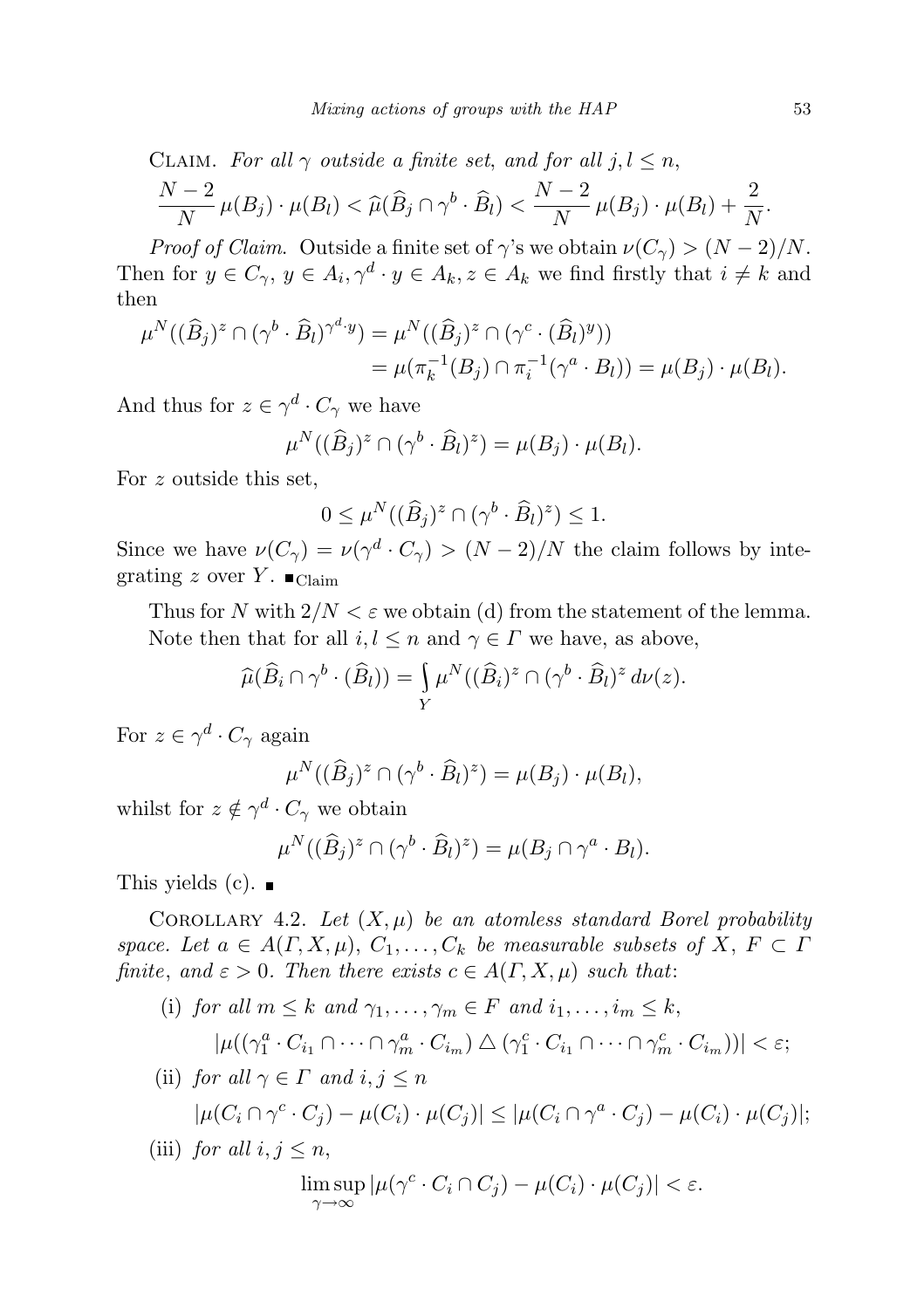#### 54 G. Hjorth

*Proof.* Let  $\beta$  be the finite Boolean algebra generated by  $\{\gamma \cdot C_i : i \leq k, \gamma \in C_i\}$  $\gamma \in F$ . Let  $B_1, \ldots, B_n$  enumerate the elements of  $\beta$ . Apply the last lemma to obtain b and  $(\widehat{X}, \widehat{\mu})$  for  $B_1, \ldots, B_n$ ,  $a \in A(\Gamma, X, \mu), \varepsilon > 0$ , and the indicated F.

Now we can find a measure preserving bijection  $\psi : \hat{X} \to X$  with  $\psi[B_i] = B_i$ . Taking

$$
\gamma^c \cdot x = \psi(\gamma^b \cdot \psi^{-1}(x))
$$

is as required.

THEOREM 4.3. Let  $\Gamma$  be a countable group with the Haagerup approximation property. Let  $(X, \mu)$  be an atomless standard Borel probability space. Then the mixing actions are dense in the space  $A(\Gamma, X, \mu)$ .

*Proof.* Fix  $a \in A(\Gamma, X, \mu)$ . Fix  $\varepsilon > 0$ . Fix  $\beta$  a finite Boolean algebra of measurable subsets of X. Fix a finite subset F of  $\Gamma$ . We need to find a mixing action b of  $\Gamma$  such that for all  $A \in \mathcal{B}$  and all  $\gamma \in \Gamma$ ,

$$
\mu(\gamma^b \cdot A \bigtriangleup \gamma^a \cdot A) < \varepsilon.
$$

Let  $\mathcal{B}_0 = \mathcal{B} \subset \mathcal{B}_1 \subset \mathcal{B}_2 \subset \cdots$  be an increasing sequence of finite Boolean algebras of measurable subsets of X whose union is dense in  $M(X,\mu)$ , the metric space of all measurable subsets of  $X$  equipped with the metric  $d(A, B) = \mu(A \triangle B)$ . Let  $F_0 = F \subset F_1 \subset F_2 \subset \cdots$  be an increasing sequence of finite subsets of  $\Gamma$  whose union equals all of  $\Gamma$ .

Applying the above corollary repeatedly we can find actions

$$
a_0=a, a_1, a_2, \ldots
$$

such that for each  $n \geq 0$  and  $C_1, \ldots, C_k \in \mathcal{B}_n$  we have:

- (i) for all  $m \leq k$  and  $\gamma_1, \ldots, \gamma_k \in F_n$ ,  $|\mu((\gamma_1^{a_n} \cdot C_1 \cap \cdots \cap \gamma_k^{a_n} \cdot C_k) \triangle (\gamma_1^{a_{n+1}}$  $a_{n+1}^a \cdot C_1 \cap \cdots \cap \gamma_k^{a_{n+1}}$  $|_{k}^{a_{n+1}}(C_k)| < 2^{-n-1}\varepsilon;$
- (ii) for all  $\gamma \in \Gamma$  and  $i, j \leq k$ ,  $|\mu(C_i \cap \gamma^{a_{n+1}} \cdot C_j) - \mu(C_i) \cdot \mu(C_j)| \leq |\mu(C_i \cap \gamma^{a_n} \cdot C_j) - \mu(C_i) \cdot \mu(C_j)|;$
- (iii) for all  $i, j \leq k$ ,

$$
\limsup_{\gamma \to \infty} |\mu(\gamma^{a_{n+1}} \cdot C_i \cap C_j) - \mu(C_i) \cdot \mu(C_j)| < 2^{-n-1}\varepsilon.
$$

For each  $\gamma \in \Gamma$  we can define the corresponding sequence of transformations

$$
\psi_n^{\gamma} : x \mapsto \gamma^{a_n} \cdot x.
$$

In light of (i) above, these converge in the Polish topology on  $\text{Aut}(X,\mu)$ and hence we have a transformation  $\psi_{\gamma}: X \to X$  such that for all  $A \subset X$ measurable,

$$
\mu(\gamma^{a_n} \cdot A \bigtriangleup \psi_\gamma(A)) \to 0 \quad \text{as } n \to \infty.
$$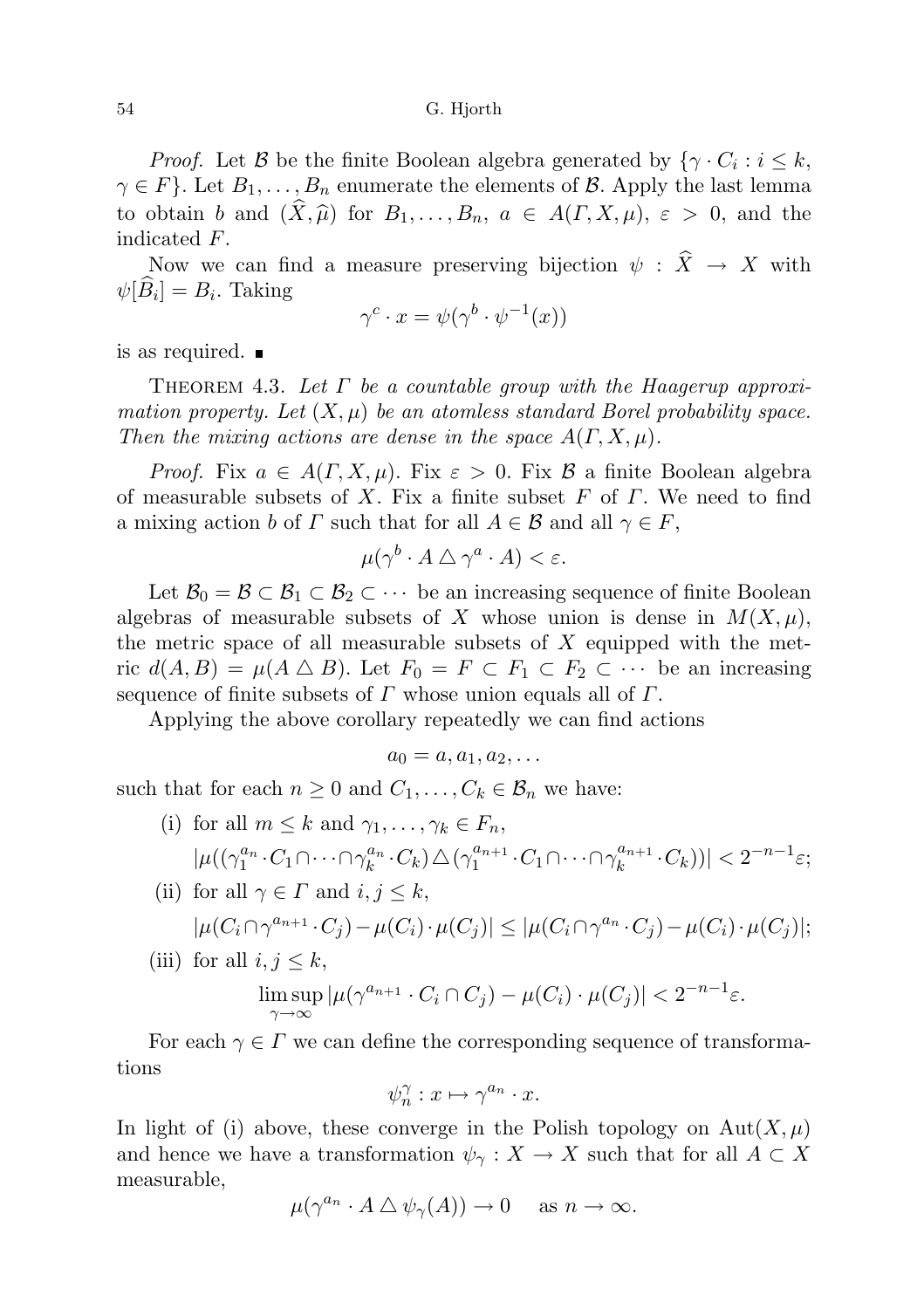Thus we obtain a fresh action  $b \in A(\Gamma, X, \mu)$ , with each  $\gamma^b = \psi_{\gamma}$ , such that for all  $A \subset X$  measurable,

$$
\mu(\gamma^{a_n} \cdot A \bigtriangleup \gamma^b \cdot A) \to 0 \quad \text{ as } n \to \infty.
$$

Note in particular that for all  $A \in \mathcal{B} = \mathcal{B}_0$  and  $\gamma \in F = F_0$  we have

 $\mu(\gamma^b \cdot A \bigtriangleup \gamma^a \cdot A) < \varepsilon,$ 

and so it only remains to show the action is mixing.

Given any n and  $A, B \in \mathcal{B}_n$  and any  $\delta > 0$  we can find some  $m > n$  with

 $2^{-m-1}\varepsilon < \delta.$ 

Then for all  $\gamma$  outside some finite set we have

 $|\mu(A \bigtriangleup \gamma^{a_{m+2}} \cdot B) - \mu(A)\mu(B)| < \delta/2$ 

by (iii). Then by (ii) we have, for all  $k \geq m+2$ ,

$$
|\mu(A \bigtriangleup \gamma^{a_k} \cdot B) - \mu(A)\mu(B)| < \delta/2,
$$

and hence

$$
|\mu(A \bigtriangleup \gamma^{b} \cdot B) - \mu(A)\mu(B)| \le \delta/2 < \delta.
$$

Since  $\bigcup_{n\in\mathbb{N}}\mathcal{B}_n$  is dense in  $M(X,\mu)$ , this suffices to show the action is mixing.  $\blacksquare$ 

Acknowledgements. I am very grateful to Alexander Kechris for writing the monumentally informative [7], asking the question which resulted in this paper, and reading through an earlier draft and making a number of helpful suggestions.

I gratefully acknowledge support from the Australian Research Council in the form of an Australian Professorial Fellowship.

#### References

- [1] V. Bergelson and J. Rosenblatt, Mixing actions of groups, Illinois J. Math. 32 (1988), 65–80.
- [2] M. Burger, *Kazhdan constants for*  $SL(3, Z)$ , J. Reine Angew. Math. 413 (1991), 36–67.
- [3] A. Connes and B. Weiss, Property T and asymptotically invariant sequences, Israel J. Math. 37 (1980), 209–210.
- [4] E. Glasner and B. Weiss, Kazhdan's property T and the geometry of the collection of invariant measures, Geom. Funct. Anal. 7 (1997), 917–935.
- [5] P. de la Harpe et A. Valette, La propriété (T) de Kazhdan pour les groupes localement  $compacts, Astérisque 175 (1989).$
- [6] G. Hjorth and A. S. Kechris, Rigidity theorems for actions of product groups and countable Borel equivalence relations, Mem. Amer. Math. Soc. 177 (2005), no. 833.
- [7] A. S. Kechris, Global aspects of ergodic group actions and equivalence relations, unpublished, http://www.math.caltech.edu/people/kechris.html.